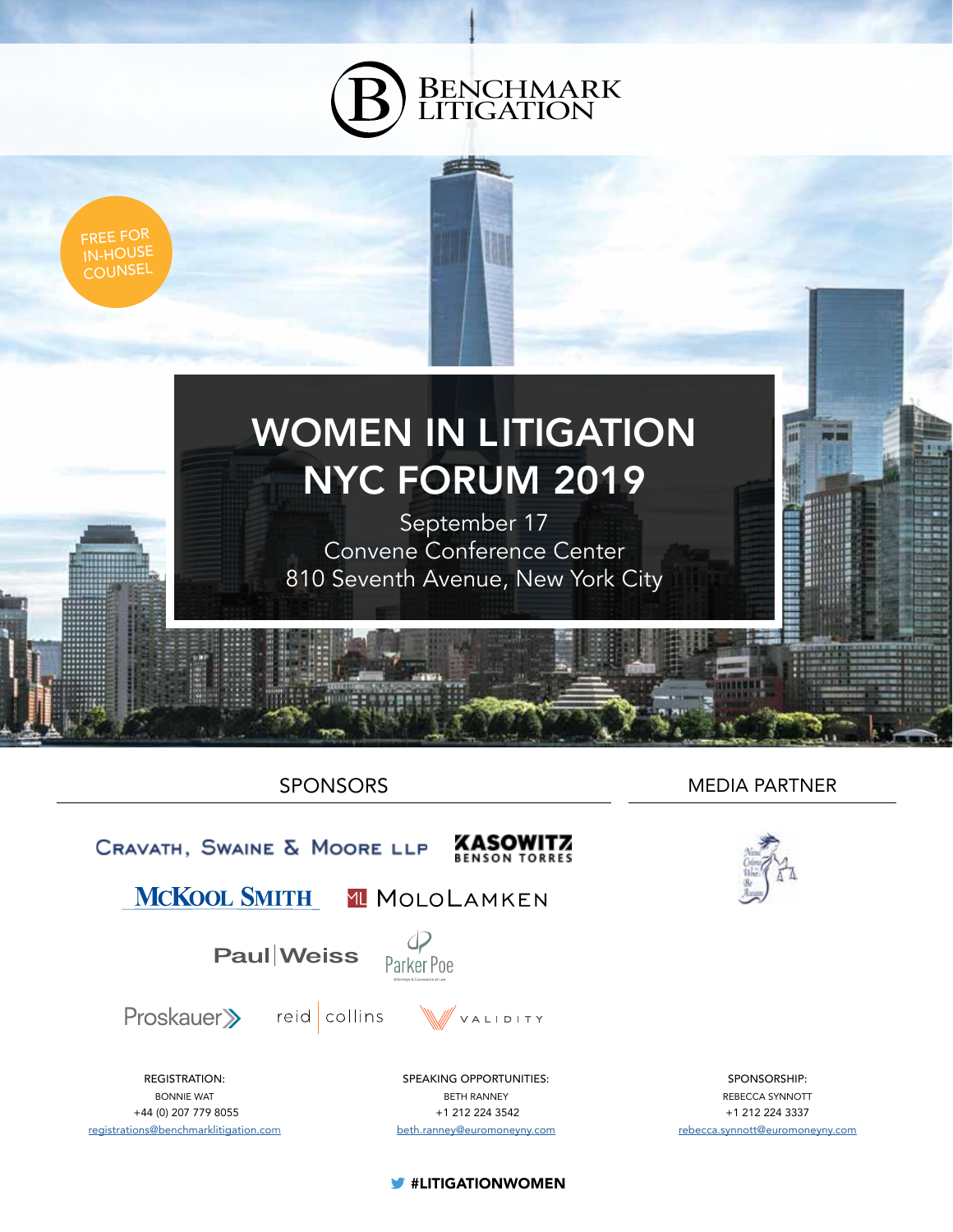

## SEPTEMBER 17 WOMEN IN LITIGATION NYC FORUM 2019 CONVENE CONFERENCE CENTER, 810 SEVENTH AVENUE, NYC

# **OVERVIEW**

Benchmark litigation is pleased to host our 6th annual Women in Litigation NYC Forum on September 17th. This popular one-day forum combines panels of women lawyers discussing the top legal issues facing in-house counsel – employment, privacy, IP, trade, regulatory compliance – with the leadership and career development skills and tips needed for women to rise in their organizations or get noticed by other companies.

### WHY ATTEND?

- Hear how the latest litigation trends on employment, privacy, complex litigation, IP, and global regulation are influencing in-houseclegal departments
- Network with senior in-house counsel, heads of legal, and law firm partners from the NYC metro area
- Gain practical advice on leading your in-house department in today's budget and resource constricted environment
- Discover alternative career paths for women in law that accommodate work/life balance and personal interests

FREE for in-house counsel Register your place today!

### **WHO SHOULD ATTEND**



**ff** I thought the program, speakers<br>and the attendees were thought<br>in their presentation/questions are and the attendees were thoughtful in their presentation/questions and I left with several tool to use in my role tomorrow. <sub>JJ</sub>

**ff** Excellent opportunity to share<br>
experiences and knowledge<br>
from so many diverse and can experiences and knowledge from so many diverse and capable women. **JJ** 

**44** Attended the past 4 years and<br>have found the topics beneficiand met a number of in-house have found the topics beneficial and met a number of in-house attorneys that are brilliant and now we discuss ways to better our workplace and careers. <br> **The Second Second Second Second Second Second Second Second Second Second Second Second Second Second Second Second Second Second Second Second Second Second Second Second Second Second Second** 

## VENUE



Convene Conference Center 810 Seventh Avenue, NYC

### THESE ARE JUST SOME OF THE COMPANIES WHO SENT ATTENDEES LAST YEAR:

AIG ● AllianceBernstein Allied World ● Avon Products Barclays ● Beanstalk Bristol-Myers Squibb Company Chubb ● CIBC World Markets Dentsu Aegis Network ● Diageo Dr. Reddy''s Laboratories, Inc. Girl Scouts of the USA Hearst ● Humanscale JCDecaux ● JP Morgan Chase KPMG ● Marriott International Inc. McGraw-Hill Education Merck ● Morgan Stanley Smith Barney New-York Historical Society NYC Department of Consumer Affairs PwC ● Rainforest Alliance Stryker ● Swiss Re Management Ltd UBS ● Unilever Viacom Media Networks ● Vroom, Inc. ● Yipit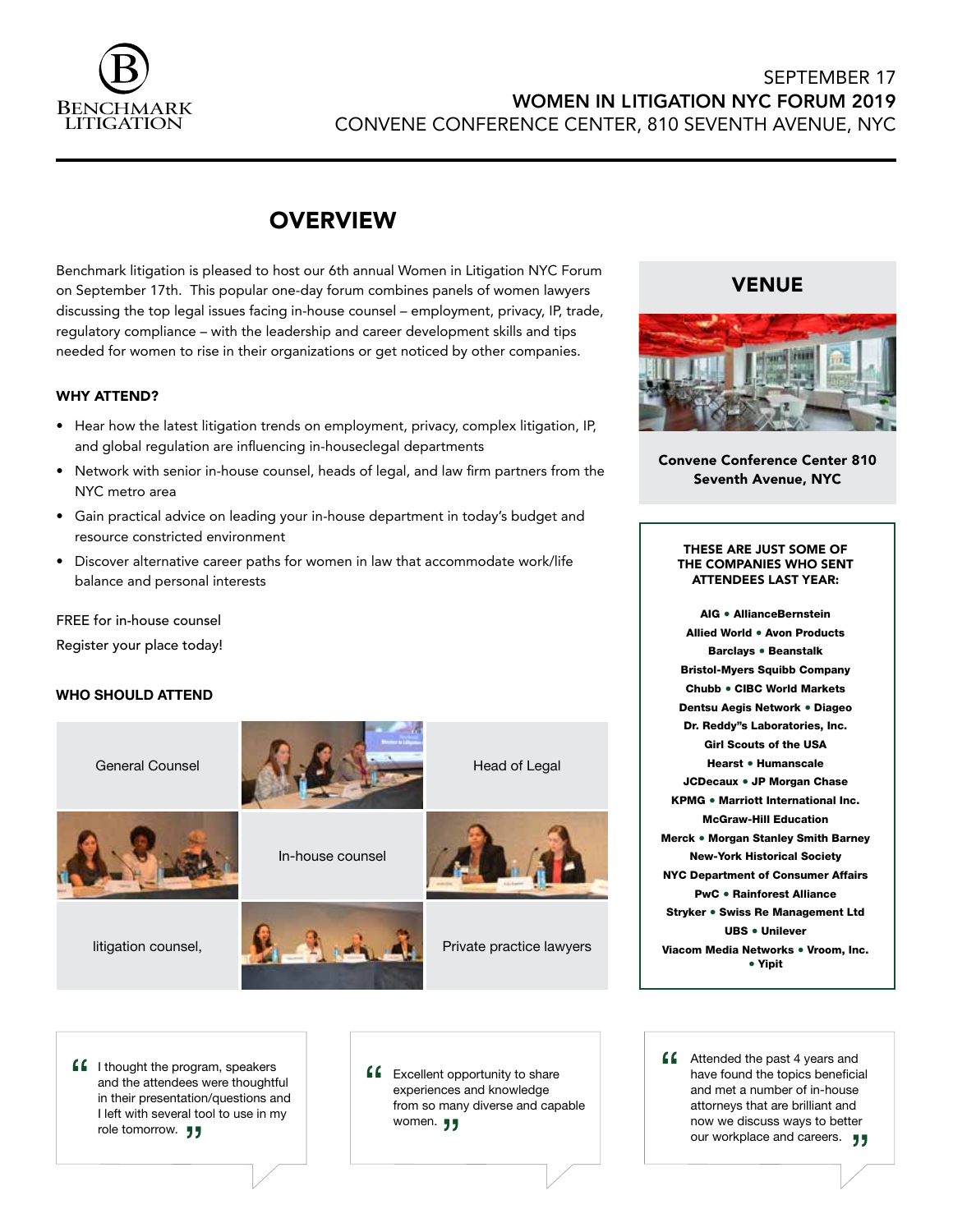

8:30 AM REGISTRATION AND NETWORKING BREAKFAST

12:10 PM LEADERS CREATING LEADERS

mentoring

Americas

with critical in-house skills

legal & compliance, Bristol-Myers Squibb

• Building your "tribe" - hiring for and developing talent

• In-house training programs including sponsorship and

• Stretch assignments to develop new skills "for the next step" Courtney Statfeld, principal, McKool Smith *(moderator)* Adrienne Gonzalez, senior corporate counsel, U.S. commercial,

Courtney Ozer, associate general counsel, litigation, Unilever Naomi Waltman, SVP & associate general counsel, CBS Cheryl Plambeck, director & senior counsel litigation, Natixis CIB

# SEPTEMBER 17 WOMEN IN LITIGATION NYC FORUM 2019

CONVENE CONFERENCE CENTER, 810 SEVENTH AVENUE, NYC

1:00 PM NETWORKING LUNCH

# AGENDA

| 9:00 AM  | <b>CHAIR'S OPENING REMARKS</b>                                                                                                                                                                                                                                                                                                                                                                                                                                                                                                                                                                                                             | 1:50 PM | SMASHING THE GLASS CEILING BREAKOUT SESSIONS                                                                                                                                                                                                                                                                    |
|----------|--------------------------------------------------------------------------------------------------------------------------------------------------------------------------------------------------------------------------------------------------------------------------------------------------------------------------------------------------------------------------------------------------------------------------------------------------------------------------------------------------------------------------------------------------------------------------------------------------------------------------------------------|---------|-----------------------------------------------------------------------------------------------------------------------------------------------------------------------------------------------------------------------------------------------------------------------------------------------------------------|
| 9:05 AM  | <b>MANAGING COMPLEX LITIGATION FOR SUCCESSFUL</b><br><b>OUTCOMES</b><br>• Alternative strategies to litigation – ADR, arbitration,<br>settlements<br>In-house concerns: risk assessment, due diligence,<br>٠<br>privilege<br>Using insurance and litigation financing as protection<br>$\bullet$<br>Cost management strategies to track, control and<br>project litigation costs and alternative fee arrangements                                                                                                                                                                                                                          |         | Attendees participate in both breakout sessions for a 30 minute<br>facilitated discussion.                                                                                                                                                                                                                      |
|          |                                                                                                                                                                                                                                                                                                                                                                                                                                                                                                                                                                                                                                            |         | C-suite core competencies: developing relationships<br>across the company, self-awareness, smart risk-taking,<br>executive decision-making capability, intellectual agility,<br>good listening skills, and confidence                                                                                           |
|          |                                                                                                                                                                                                                                                                                                                                                                                                                                                                                                                                                                                                                                            |         | Lynette Carhart Gladdis, SVP, litigation, regulatory affairs and data<br>protection, Realogy Holdings Corp                                                                                                                                                                                                      |
|          | Rachel Fleishman, partner, Reid Collins (moderator)<br>Athena Cheng, SVP, legal and compliance, Blackstone                                                                                                                                                                                                                                                                                                                                                                                                                                                                                                                                 |         | Negotiating to communicate your value - prepare,<br>present and respond to pushback<br>Patricia Ginestiere, general counsel, Leverage Agency                                                                                                                                                                    |
|          | Cindy Caranella Kelly, partner, Kasowitz Benson Torres                                                                                                                                                                                                                                                                                                                                                                                                                                                                                                                                                                                     |         |                                                                                                                                                                                                                                                                                                                 |
|          | Laina Miller Hammond, litigation finance investment manager,<br><b>Validity Finance</b>                                                                                                                                                                                                                                                                                                                                                                                                                                                                                                                                                    | 2:50 PM | <b>NETWORKING COFFEE BREAK</b>                                                                                                                                                                                                                                                                                  |
|          | Seema Misra, associate general counsel, AIG                                                                                                                                                                                                                                                                                                                                                                                                                                                                                                                                                                                                | 3:10 PM | PROTECTING PRIVACY AND DATA                                                                                                                                                                                                                                                                                     |
| 9:55 AM  | THE NEW WORKPLACE<br>Pay equity<br>Proliferation of new jobs<br>The impact of #metoo<br>Elise Bloom, partner, Proskauer Rose (moderator)<br>Marissa Coyne, VP, employment & compliance counsel, Universal<br><b>Music Group</b><br>Dolores DiBella, VP, legal affairs, NFL<br>Katie Manley, executive director employment law,<br><b>Morgan Stanley</b>                                                                                                                                                                                                                                                                                    |         | Preparing for new privacy laws<br>$\bullet$<br>States enactment of personal data (biometric and genetic) laws                                                                                                                                                                                                   |
|          |                                                                                                                                                                                                                                                                                                                                                                                                                                                                                                                                                                                                                                            |         | Al systems: are they overcoming possible biases?<br>Annie Bai, privacy and compliance officer, Socure (moderator)                                                                                                                                                                                               |
|          |                                                                                                                                                                                                                                                                                                                                                                                                                                                                                                                                                                                                                                            |         | Etienne Barg-Townsend, senior legal counsel, BMO Capital Markets<br>Lisa Bevilacqua, vice president and counsel, Deutsche Bank<br>Dana Post, senior legal editor, privacy & data security, Practical<br>Law (Thomson Reuters)<br>Shoshana Rosenberg, global chief privacy officer & assistant GC,<br><b>WSP</b> |
|          | Yvette Politis, associate GC, employment, RELX<br>Rachel Philion, senior counsel, Proskauer Rose                                                                                                                                                                                                                                                                                                                                                                                                                                                                                                                                           | 4:00 PM | DEMONSTRATING THE VALUE OF YOUR LEGAL IN-HOUSE<br><b>DEPARTMENT</b>                                                                                                                                                                                                                                             |
| 10:45 AM | NETWORKING COFFEE BREAK                                                                                                                                                                                                                                                                                                                                                                                                                                                                                                                                                                                                                    |         | Instilling a trusted advisor capability in all staff<br>$\bullet$<br>Coping with limited budget for headcount, technology                                                                                                                                                                                       |
| 11:05 AM | <b>GLOBAL REGULATORY OUTLOOK</b><br>Keeping up on compliance, anti-corruption enforcement<br>$\bullet$<br>and government investigations including the DOJ and U.S.<br>and foreign regulators<br>Managing legal, procedural and cultural differences globally<br>Navigating the challenges when responsible for both legal<br>٠<br>and compliance<br>Jeannie Rhee, partner, Paul Weiss (moderator)<br>Jennifer Heil, head of litigation, human resources and government<br>investigations group, MUFG Union Bank<br>Jessica Ortiz, partner, MoloLamken<br>Kathryn Reimann, senior managing director and service area<br>executive, Treliant |         | and outside legal providers                                                                                                                                                                                                                                                                                     |
|          |                                                                                                                                                                                                                                                                                                                                                                                                                                                                                                                                                                                                                                            |         | Fostering an innovative mindset among the in-house team<br>Developing metrics to show department's value                                                                                                                                                                                                        |
|          |                                                                                                                                                                                                                                                                                                                                                                                                                                                                                                                                                                                                                                            |         | Leveraging technology to streamline processes and<br>workflows – in the legal department and other business units                                                                                                                                                                                               |
|          |                                                                                                                                                                                                                                                                                                                                                                                                                                                                                                                                                                                                                                            |         | Melanie Dubis, partner, Parker Poe (moderator)                                                                                                                                                                                                                                                                  |
|          |                                                                                                                                                                                                                                                                                                                                                                                                                                                                                                                                                                                                                                            |         | Nora Dahlman, general counsel, Sunlight Financial<br>Kristi Anne Gedid, Senior Director, Global Legal Operations,<br><b>Mylan</b><br>Katherine Nordberg, SVP, Ad Sales legal & business affairs, Fox<br>Grace Park, deputy GC & chief litigation counsel, PSEG                                                  |
|          |                                                                                                                                                                                                                                                                                                                                                                                                                                                                                                                                                                                                                                            | 4:50 PM | NETWORKING DRINKS RECEPTION                                                                                                                                                                                                                                                                                     |
| 11:55 AM | <b>INFORMAL TABLE DISCUSSIONS</b>                                                                                                                                                                                                                                                                                                                                                                                                                                                                                                                                                                                                          | 6:30 PM | <b>FORUM ADJOURNS</b>                                                                                                                                                                                                                                                                                           |
|          |                                                                                                                                                                                                                                                                                                                                                                                                                                                                                                                                                                                                                                            |         |                                                                                                                                                                                                                                                                                                                 |

We will be applying for CLE credits from New York State after the Forum concludes. You can earn up to 5 credits. Any questions, please contact Anne de Franca: anne.defranca@euromoneyplc.com